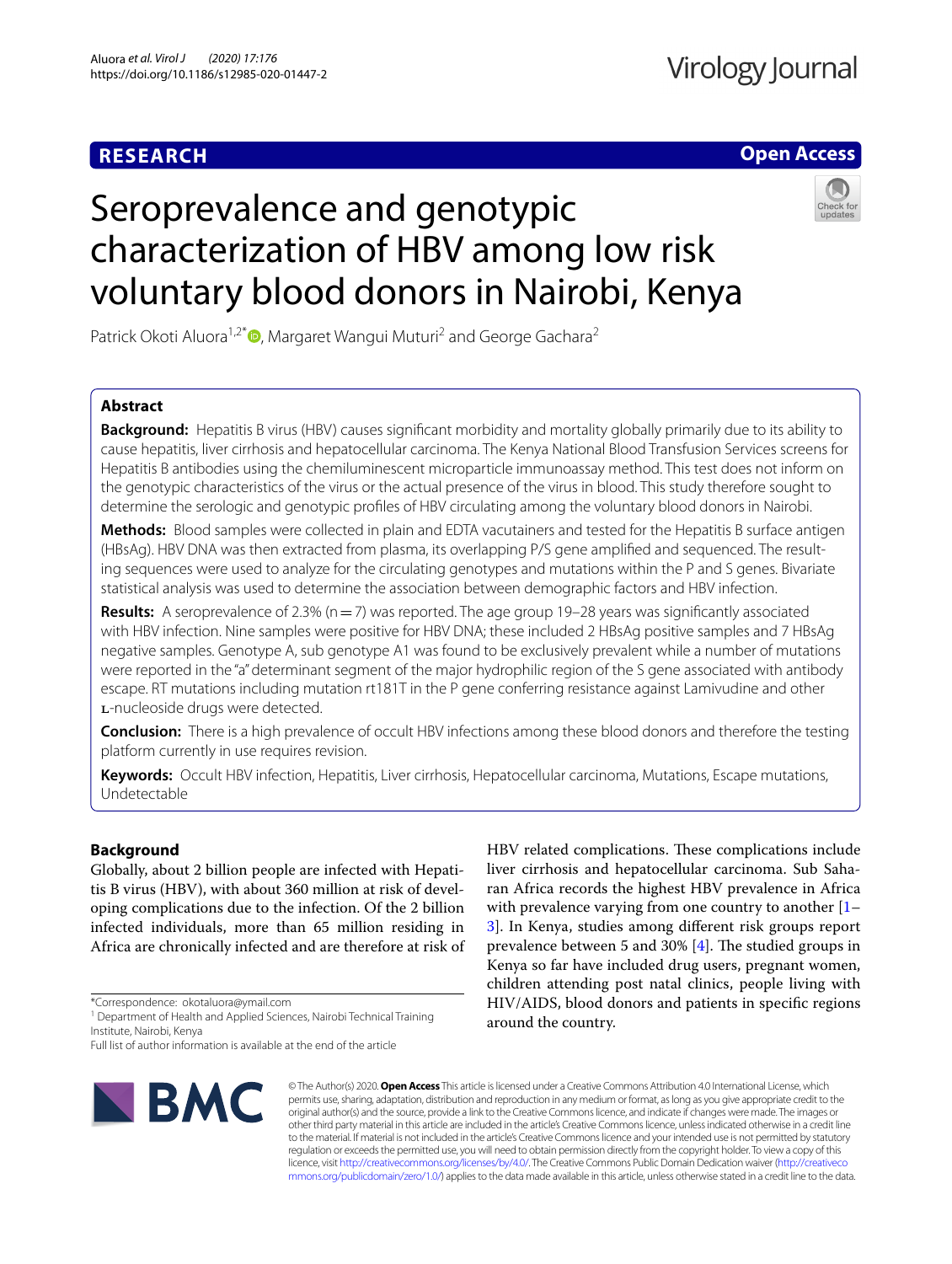HBV is mainly transmitted through direct exposure to infected blood or other body fuids. Consequently, pretransfusion screening of blood for HBV and other transfusion transmissible infections (TTIs) to avoid the risk of iatrogenic transmission has become standard procedure. The TTIs currently screened in Kenya besides HBV are Human immune-defciency virus (HIV), Syphilis, Hepatitis C virus (HCV) and depending with the geographical area, some regions screen for malaria. The current screening for HBV in donor blood in Kenya involves serological detection of the Hepatitis B surface antigen (HBsAg) which is a marker of active infection using the chemiluminescent microparticle immunoassay (CMIA). This testing does not provide the genotypic characteristics after diagnosis hence letting those diagnosed pursue this privately, if they wish to do so. Additionally, a negative test result with this and other serological methods does not completely exclude the actual presence of the virus.

HBV infection is characterized by waxing and waning trends where it goes through an alternating replicative and non-replicative cycles. People infected with HBV can develop acute symptoms and attain a complete immune clearance of the virus thus yielding a lifelong immunity [[5\]](#page-8-0). On the other hand, the alternate fate of the infected people is the development of a chronic status. The three major stages of infection include immune tolerant phase, immune clearance and inactive carrier phase. The inactive carrier state may occur with either alternating reactivations or not.

Infected individuals remain Hepatitis B e-antigen (HBeAg) positive with high concentrations of HBV DNA in their blood. HBeAg is a secreted protein expressed by every member of *Hepadnaviridae* family though its expression is not required to maintain infection [[6](#page-8-1)]. In some infected individuals, symptoms may not develop or even experience minimal histological activities in the liver. The immune tolerance phase is the most infective stage and it lasts for about  $2-4$  weeks. The last stage involves the immune clearance phase and may last for months or years before one gets to the carrier phase. The carrier stage is characterized by the seroconversion of HBeAg to HBeAb and the HBV DNA may become nondetectable [\[5](#page-8-0), [7](#page-8-2), [8\]](#page-8-3).

The HBV genome is a relaxed circular DNA (rcDNA) that is partially double stranded. The genome comprises of 4 overlapping Open reading frames (ORFs) each translated into diferent components of the virus structure. The overlapping structure of the coding regions facilitates the use of HBV genome with high efficiency during replication [[9\]](#page-8-4). HBV is currently categorized into ten diferent genotypes, A-J based on more than 8% nucleotide divergence that exists in the HBV genome [\[10](#page-8-5)–[12\]](#page-8-6). Two of the genotypes (A and D) are further classifed into sub genotypes. This is based on  $4-8\%$  intergroup nucleotide difference across the complete genome with good bootstrap support [[13,](#page-8-7) [14\]](#page-8-8). Studies have shown that the diferent genotypes and sub genotypes show distinct geographical distributions. For example, three of the ten genotypes, A, D, E, are more prevalent in Africa while Genotype C has been described in some African populations though less prevalent compared to the other three.

In Kenya, genotypes A, D, and E have been reported with genotype A being dominant in most studied populations. According to Webale et al. [\[15\]](#page-8-9), HBV genotype A, sub genotype A1 was found to have a high prevalence among HIV-1 infected adults. These findings were similar to previous studies that had been conducted prior to 2015. A previous study among voluntary blood donors across the country identifed genotype A, sub genotype A1 and genotype D, sub genotype D4 as the most prevalent [\[4](#page-7-2)]. Since the genetic diversity of viruses shows spatio-temporal variations, this study sought to determine the circulating HBV genotypes among voluntary blood donors in Nairobi, Kenya.

# **Methods**

#### **Study setting**

The study was conducted among voluntary blood donors at the Nairobi regional blood transfusion centre (NrBTC). The center offers blood collection from voluntary and substitution blood donors, screening and processing it for diferent blood products. Screening for HBV at this centre follows the national guidelines which involve detection of HBsAg using the CMIA as the primary method and the enzyme linked immunosorbent assay (ELISA) as a backup. The tested blood and processed products are then distributed to diferent hospitals for transfusion to patients.

# **Study populations and ethical considerations**

This was a cross-sectional study conducted among voluntary blood donors who met the criteria for blood donation as per the national guidelines. The study was approved by the Kenyatta University Ethics and Review Committee (KU-ERC). Voluntary blood donors were not coerced nor remunerated to take part in the study.

# *Inclusion criteria*

All donors who met the donation requirements as provided by the Kenya National Blood Transfusion Services (KNBTS) for donation, qualifed for inclusion into the study. These requirements included;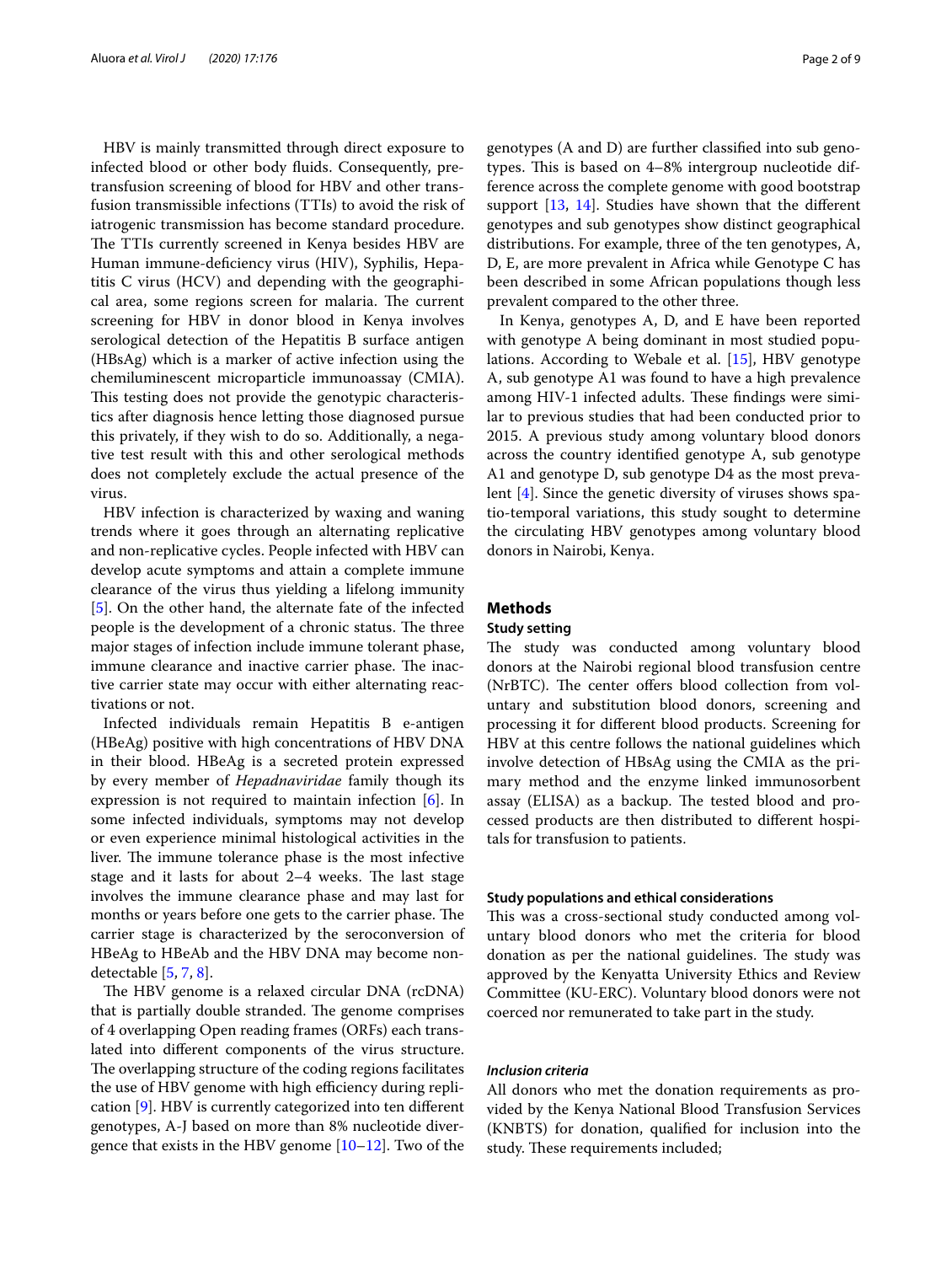- The donor had to be aged between 16 and 65 years for donation though for inclusion in the study one had to be aged between 18 and 65 years.
- The donor had to have a body weight of not less than 50 kg.
- The individual's haemoglobin of not less than  $12.5$  g/ dl and informed written consent to participate in the study.

# *Exclusion criteria*

People who did not qualify for blood donation as provided for in the KNBTS questionnaire were excluded from the study. These included;

- Individuals younger than 16 years and older than 65 years and for this study individual younger than 18 years and older than 65 years were not allowed to participate.
- Individuals with body weight less than 50 kg.
- Individuals with haemoglobin less than 12.5 g/dl and those who did not sign consent to participate in the study.

# **Sample size determination**

The minimum sample size  $(n=178)$  was calculated using the modifed Fischer's formula [\[16\]](#page-8-10) utilizing a 13.3% HBV seroprevalence among blood donors in Nairobi according to Kerubo et al.  $[1]$  $[1]$ . However, a larger sample size  $(n=300)$  was collected and analyzed to allow for an adequate statistical power with 10–15 samples collected per day.

#### **Sample collection and processing**

The participants were randomly selected from the different blood donation sites as they were determined by the NrBTS from time to time. The study protocol was explained to them and upon giving written consent; they were given questionnaires seeking information about their demographic characteristics. After blood donation, 5mls was tapped immediately into a plain vacutainer from the donor's blood bag extension tube followed by another 5mls into an EDTA vacutainer. The samples were then coded for confidentiality. The collected plain tube and EDTA vacutainer samples were used to obtain serum and plasma respectively after centrifugation at 1500 rpm for 10 min. Serum and plasma obtained were then aliquoted into cryovials and stored at−80 °C awaiting further processing.

# **HBV serology**

Sera from all the samples were screened for HBV infection by the chemiluminescent microparticle immunoassay (CMIA) using the Architect i2000 SR system according to the manufacturer's instructions.

# **DNA extraction**

The HBV DNA was extracted from 200  $\mu$ l of all the collected plasma samples using the *QIAGEN* DNeasy DNA extraction kit (*QIAGen,* Hilden, Germany) according to the manufacturer's instructions.

# **PCR and sequencing**

Amplifcation of the overlapping HBV P and S genes was carried out on all samples using a nested PCR protocol described previously  $[17]$  $[17]$ . The first round reaction was performed in a  $25 \mu$ l DreamTaq PCR master mix (Thermo Fisher Scientifc Inc., USA) containing DreamTaq DNA polymerase, optimized DreamTaq buffer, MgCl<sub>2</sub> and dNTPs. The samples were subjected to an initial denaturation at 94 °C for 2 min followed by 35 cycles involving denaturation at 94 °C for 45 s, annealing at 53 °C for 30 s, and extension at 72 °C for 30 s. Then a final extension at 72 °C for 2 min. Five µl of the first round PCR product was used as a template for the nested PCR under the same reaction conditions but with inner primers. Positive and negative controls were used in each run. The PCR products were then resolved by a 1.5% agarose gel electrophoresis and interpreted under UV light. HBV PCR positive amplicons were then purifed by treating with shrimp alkaline phosphatase exonuclease I (ExoSapI) and sequenced directly using the Sanger method on a 3500 XL Genetic Analyzer (Applied Biosystems, CA, USA).

# **Data analysis**

All the collected demographic data (gender, level of education and age) was tabulated and entered in a Microsoft Excel® spreadsheet and then exported for analysis into SPSS version 20 (IBM, Chicago, IL, USA). The seroprevalence of HBV among the donors was determined as the proportion of those individuals testing positive by CMIA. Bivariate statistical analysis was used to determine the association between demographic factors and HBV infection. The variables were considered associated with HBV infection with a  $p$  value of < 0.05.

The resulting HBV contiguous nucleotide sequences of the study samples were manually assembled and edited using BioEdit ver 7.2.5 [\[18](#page-8-12)] and then aligned with a reference sequence (gene bank accession number KP168426.1) using ClustalW implemented in MEGA X [\[19](#page-8-13)]. A phylogenetic tree was then constructed with the MEGA X software using the maximum likelihood method  $[20]$  $[20]$  $[20]$ . The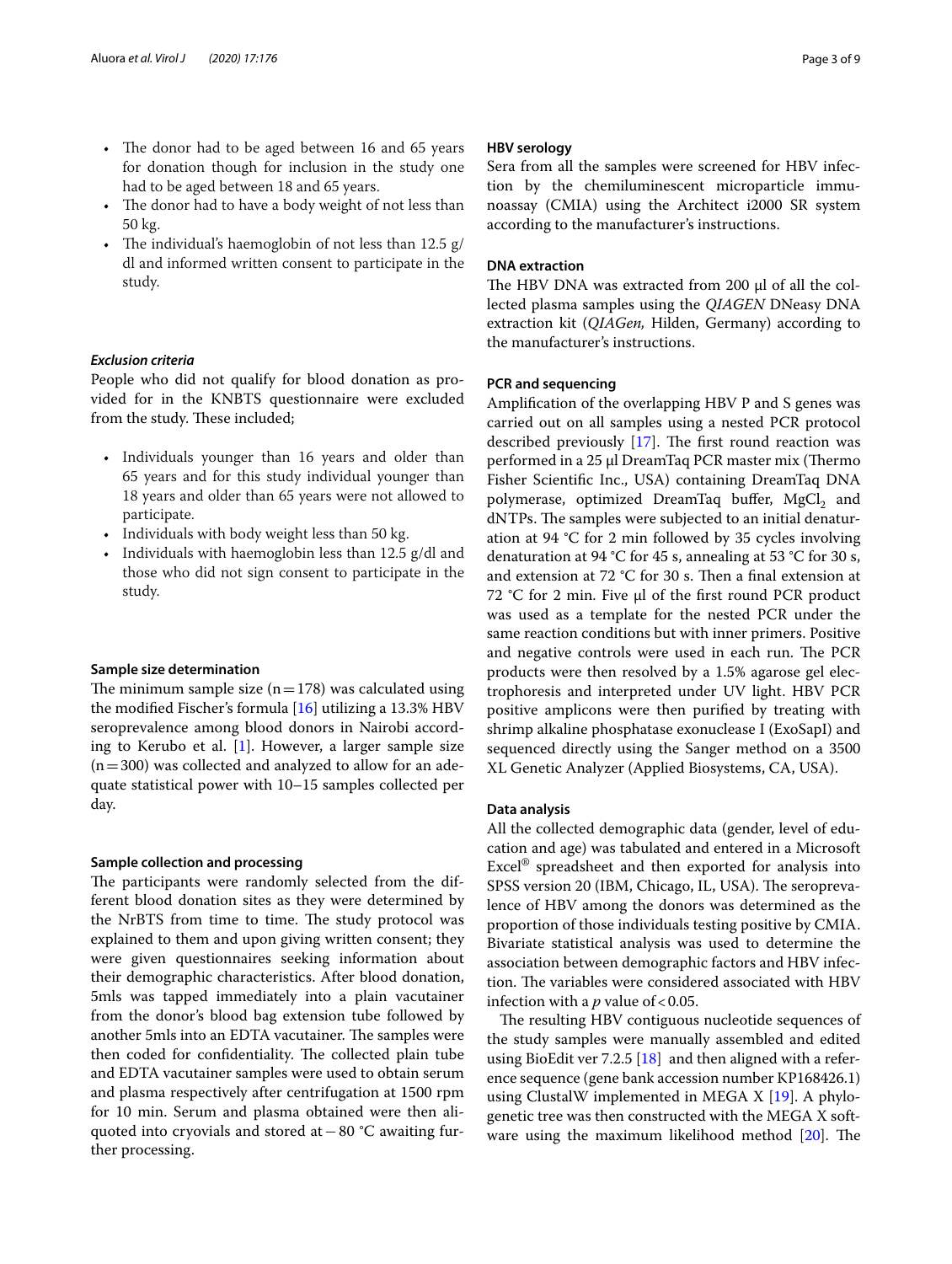robustness of the tree was assessed by 1000 bootstrap replicates  $[21]$  $[21]$ . The HBV sequences obtained were also analyzed to determine their genotypes and to assess possible drug resistance and immune escape mutations using two online tools Geno2Pheno HBV database (HBVdb) ([https://hbv.geno2pheno.org/\)](https://hbv.geno2pheno.org/) and HBVseq program from HIV Stanford database ([https://hivdb.stanford.edu/](https://hivdb.stanford.edu/HBV/HBVseq/development/HBVseq.html) [HBV/HBVseq/development/HBVseq.html\)](https://hivdb.stanford.edu/HBV/HBVseq/development/HBVseq.html). The resulting sequences were deposited in the gene bank under accession numbers MT185642-MT185650.

# **Results**

# **Study population**

There was a total of 300 voluntary blood donors who were recruited in the study majority of whom were male; 59.3% (*n*=178) while 0.7% (*n*=2) were not willing to disclose their gender. Majority of the study participants had a tertiary level of education at 69% (*n*=207), 18%  $(n=54)$  had a secondary school education, 2.3%  $(n=7)$ had primary level of education while 10.7% (*n*=32) did not disclose their level of education. Majority of the study participants, 50.67%  $(n=152)$  were aged between 19 and 28 years, 33.3% (*n*=100) were aged between 29 and 38 years, while 11% (*n*=33) were aged between 39 and 48 years. Of the remainder, 2.6% (*n*=*8*) were aged between 49 and 58 years,  $1.0\%$  ( $n=3$ ) were aged between 59 and 68 years and 1.3%  $(n=4)$  were not willing to declare their age but were willing to participate in the study.

# **Serology**

Based on the chemiluminescent microparticle immunoassay (CMIA) results, 97.6% (*n*=293) samples tested HBsAg negative while  $2.3\%$  ( $n=7$ ) tested positive. These results, gives an HBV seroprevalence of 2.3% among blood donors in Nairobi.

# **Demographic factors and their association with HBV infection**

Education was not associated with HBV sero-positivity among the blood donors  $(p=0.993)$  neither was there an association between HBV sero-status and gender  $(p=0.658)$ . There was however a significant association between HBV sero-positivity and age. Participants aged between 19 and 28 years were more likely to be HBsAg positive  $(p=0.001)$  compared to the other age groups.

# **Prevalent HBV genotypes**

HBV DNA amplifcation was successful in only 2 of the 7 HBsAg positive samples and was possible in 7 of the 293 HBsAg negative samples hence giving an occult HBV infection (OBI) prevalence of 2.4% (7/293). Of the 9 HBV DNA successfully amplifed samples, 3 were from male donors while 6 were from female donors. Phylogenetic analysis revealed that all the viruses belonged to genotype A as shown in Fig. [1](#page-4-0). Further analysis showed that, they belonged to sub genotype A1 and were 96–100% similar with an average identity of 96.48% at the nucleotide level (Table [1](#page-5-0)).

# **HBsAg escape mutations**

Escape mutations in the S gene's major hydrophilic region (MHR) as well as outside the MHR are shown in Table [2](#page-5-1). These mutations are associated with poor detection in serological assays. A total of 6 mutations were described in the S region. Three of these mutations were located within the "a" region of the s gene i.e. T143M, M133T, D144G, while 3 were located within the MHR but outside the "a" region i.e. T114P, A159V, F158L. Three mutations were noted prevalent in the S region but outside the MHR, i.e. Y206E, A194V, S207K.

## **Drug resistant mutations**

HBV P gene mutations associated with drug resistance were described. Drug resistance mutations were detected in several samples. Mutation rt181T conferring resistance against Lamivudine ( $Z\text{effix}^{\circledast}$ ), Adefovir (Hepsera<sup>®</sup>) and Telbivudine (Tyzeka® & Sebivo®) was described in one sample. M129L and V163I mutations conferring resistance against lamivudine were the most prevalent in the RT gene described in all the 9 samples. The other mutations described in the RT region were S202G, N122P, Y126H, S109P, N122H, S202R, S202P, and M204R (Table [3\)](#page-6-0).

# **Discussion**

The current study has demonstrated a 2.3% seroprevalence of HBV among blood donors in Nairobi. This prevalence is lower compared to a 5.6% seroprevalence reported among the same group of people in Nakuru and Tenwek Mission hospital, Kenya, using ELISA testing [[22\]](#page-8-16) and similar to 2.4% reported among blood donors in Nyeri in 2016 on samples collected in 2014 using Murex HBsAg version 3 which is a rapid and sensitive enzyme immunoassay  $[23]$ . On other hand, this prevalence is however higher than the 0.4% reported in Eldoret in 2018 [\[24\]](#page-8-18) and lower than the 3.46% described in Kisumu, Homabay and Siaya counties in  $2018$   $[25]$  $[25]$ . These differences in seroprevalence could be attributed to variations in geographical locations and the sensitivity of the screening techniques used in the detection of the HBsAg for the diferent studies.

There was a significantly higher prevalence of HBsAg among donors aged 28 years and below contrary to the expectation that it could have been lower since the HBV vaccine was introduced in the country in 2001  $[26]$  $[26]$ . This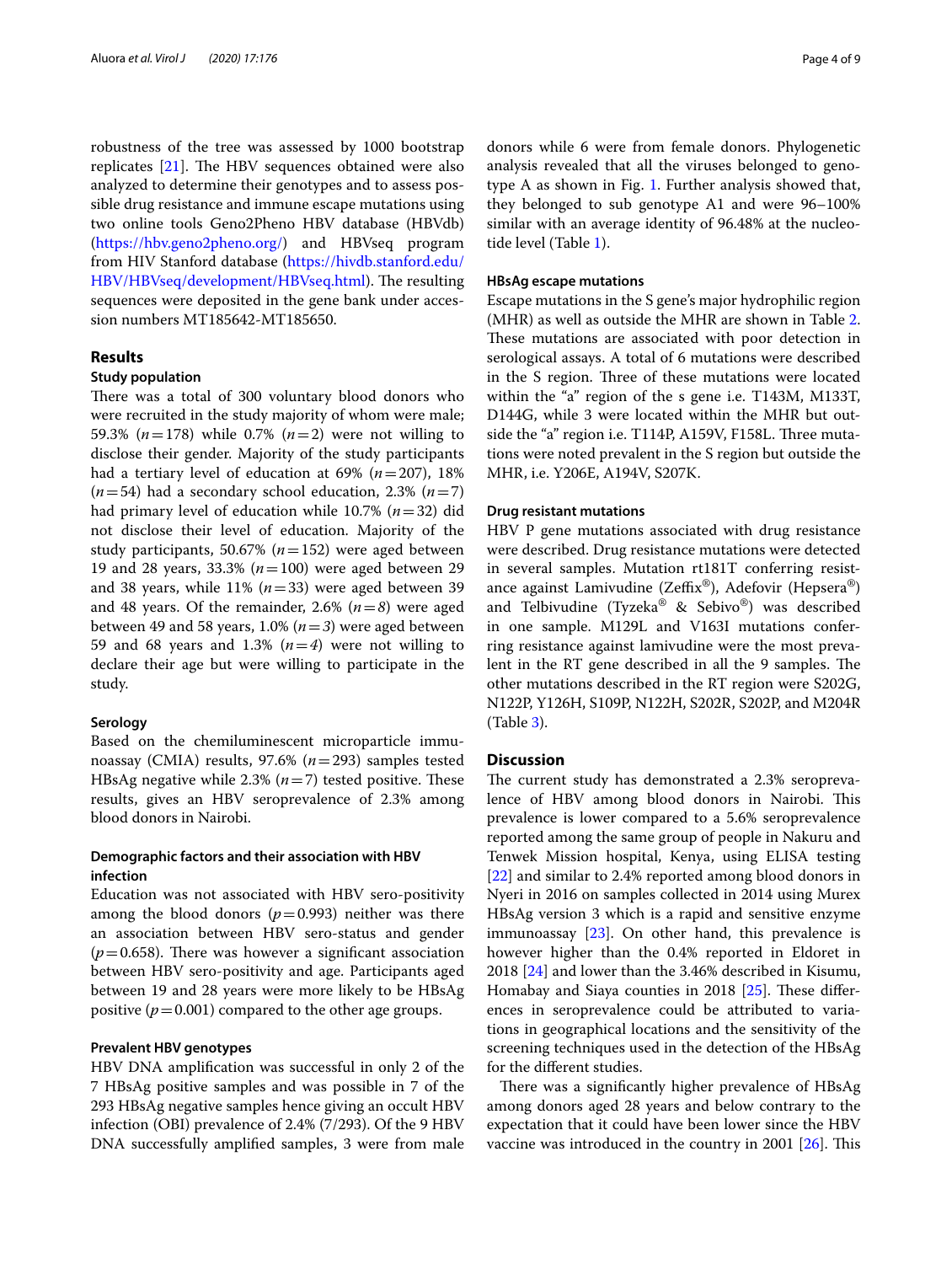

<span id="page-4-0"></span>fnding is however diferent from those of recent studies in Kenya which recorded a higher HBV prevalence in higher age groups. Kiyeng et al. [\[24\]](#page-8-18) found that HBV prevalence was higher in age group 31 years to 40 years and that there was a signifcant increase in positivity with increase in age. In their study, Bartonjo et al. [[22](#page-8-16)] recorded that a majority of donors in Tenwek with TTIs were aged between 36 and 40 years. This finding may be attributed to mutations in the B cell epitopes (aa106– aa117, aa122–aa148, and aa160–aa207) and T cell epitopes (aa94–aa105, aa106–aa117, and aa136–aa155) in the S gene of the HBV genome. Mutations in these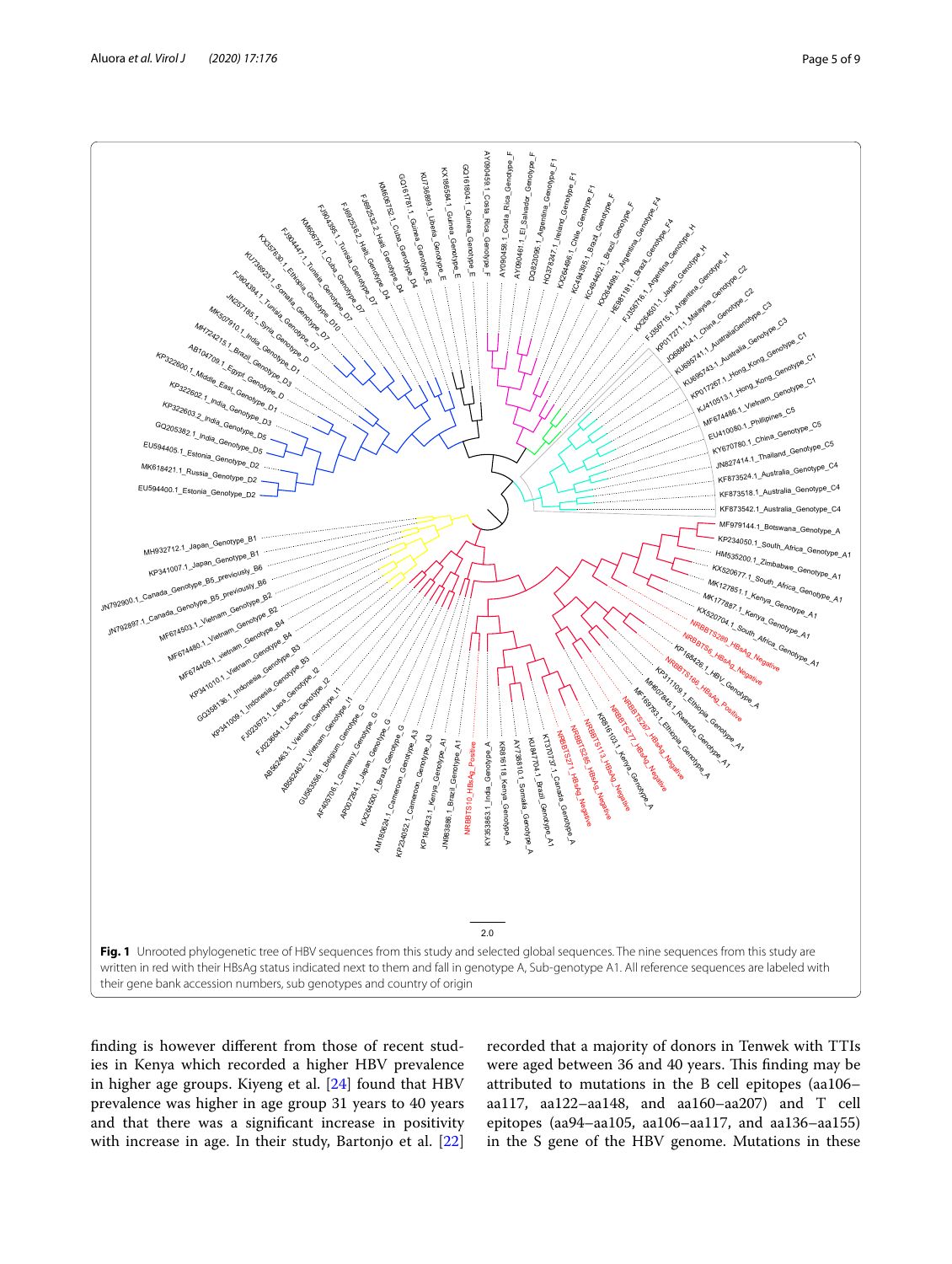<span id="page-5-0"></span>**Table 1 Demographic factors and their association to HBV infection**

| Demographic factor | <b>HBsAg status</b> |                 | p value |
|--------------------|---------------------|-----------------|---------|
|                    | <b>Positive</b>     | <b>Negative</b> |         |
| Gender             |                     |                 | 0.993   |
| Male               | 3                   | 175             |         |
| Female             | 4                   | 116             |         |
| Undeclared gender  | $\Omega$            | $\mathfrak{D}$  |         |
| Level of education |                     |                 | 0.658   |
| Primary            | 0                   | 7               |         |
| Secondary          | 1                   | 53              |         |
| Tertiary           | 5                   | 202             |         |
| Undeclared         | 1                   | 31              |         |
| Age (years)        |                     |                 | 0.001   |
| $19 - 28$          | 4                   | 148             |         |
| $29 - 38$          | 1                   | 99              |         |
| $39 - 48$          | 2                   | 31              |         |
| $49 - 58$          | $\Omega$            | 8               |         |
| $59 - 68$          | $\Omega$            | 3               |         |
| Undeclared         | $\Omega$            | 4               |         |

These are the frequencies of each demographic value in relation to HBsAg status of the study participants. The table also includes the *p* values for each of the demographic factors identifed in relation to HBsAg status

epitope-regions could change their humoral and cellular immunity epitopes of Pre-S, S and polymerase and lead to HBV infection even in the vaccinated population [\[27](#page-8-21)].

<span id="page-5-1"></span>

|  |  |  | Table 2 S gene mutations from the current study |
|--|--|--|-------------------------------------------------|
|--|--|--|-------------------------------------------------|

Prevalent B-cell and T-cell epitopes mutations detected in this study include S109P, T114P, N122P, N122H, Y126H, M129L, M133T and T143M. These mutations could have developed in the study subjects or, they could have been infected with immune escape mutants.

The finding of this study that the prevalent genotype among the blood donors is A sub genotype A1, agrees with fndings from a similar study reported by Owuor et al.  $[4]$  $[4]$ . This current study did not identify any other genotype although, other studies have found genotypes D [[4,](#page-7-2) [28](#page-8-22)] and E  $[29]$  $[29]$  $[29]$ . The dominance of genotype A locally has been previously confrmed by other studies conducted among diferent groups in Kenya [\[15](#page-8-9), [28](#page-8-22), [30,](#page-8-24) [31](#page-8-25)].

Studies conducted in the recent past show that the sensitivity of serological assays is primarily afected by mutations in the HBsAg portion of the S gene. These mutations occur in the "a" determinant region (aa124– aa147) in the major hydrophilic region (MHR) that spun from aa99–aa169 which can cause false negatives when HBsAg alone is used in HBV screening. In this study, three mutations were identifed in the "a" determinant region of the s gene. T143M was found in two diferent samples with M133T and D144G occurring in one sample as well. Of the three mutations, T143M afected the detection of the HBsAg in the samples since this mutation was only detected in HBsAg negative samples. This fnding is similar to a previous study reported by Nyairo et al. [[33\]](#page-8-26). T143M mutation is a known mutation that has been previously described to alter antigenic properties of

| <b>HBV S</b> gene region                               | <b>Mutation</b> | <b>Accession number</b> | <b>HBsAg Sero status</b> |
|--------------------------------------------------------|-----------------|-------------------------|--------------------------|
| MHR (aa 99-169)                                        |                 |                         |                          |
| 'a' determinant region (aa 124-147)                    | T143M           | MT185642                | Negative                 |
|                                                        |                 | MT185646                | Negative                 |
|                                                        | M133T           | MT185649                |                          |
|                                                        | D144G           | MT185649                | Positive                 |
| Outside 'a' determinant region (aa 99-123 and 148-169) | T114P           | MT185645                | Negative                 |
|                                                        |                 | MT185643                | Negative                 |
|                                                        |                 | MT185647                | Negative                 |
|                                                        | A159V           | MT185642                | Negative                 |
|                                                        |                 | MT185646                | Negative                 |
|                                                        | F158L           | MT185643                | Negative                 |
| Downstream of the MHR (aa 170-207)                     | A194V           | MT185650                | Negative                 |
|                                                        |                 | MT185649                | Positive                 |
|                                                        |                 | MT185648                | Negative                 |
|                                                        | Y206E           | MT185642                | Negative                 |
|                                                        |                 | MT185646                | Negative                 |
|                                                        | S207K           | MT185650                | Negative                 |
|                                                        |                 | MT185649                | Positive                 |

These mutations were identifed using two online tools Geno2Pheno HBV database (HBVdb) (<https://hbv.geno2pheno.org/>) and HBVseq program from HIV Stanford database (<https://hivdb.stanford.edu/HBV/HBVseq/development/HBVseq.html>). The mutations are listed for each of the sample where they occurred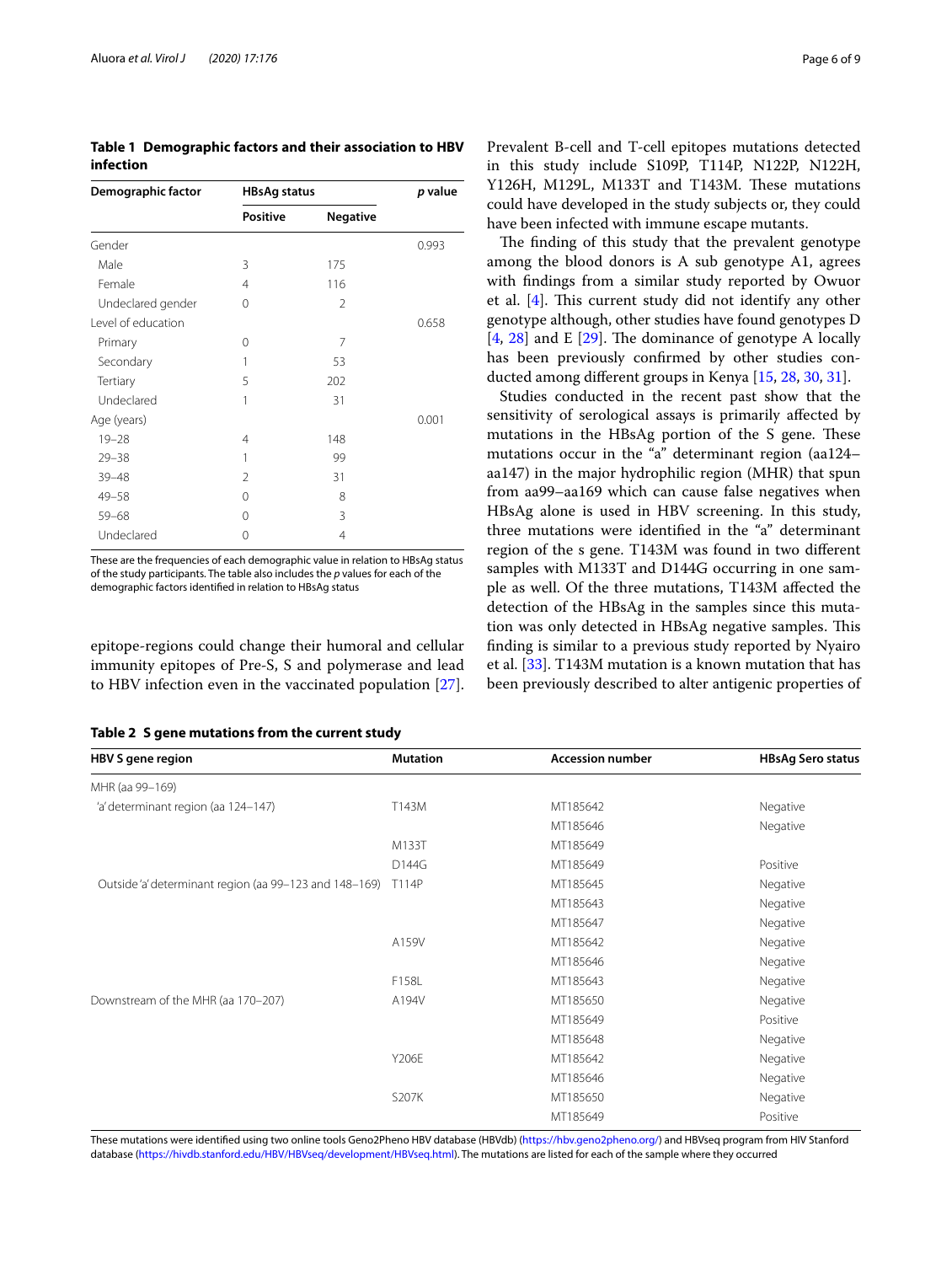| <b>Accession number</b> | <b>Mutations</b> | Drug resisted                                                             | <b>HBsAg sero status</b> |
|-------------------------|------------------|---------------------------------------------------------------------------|--------------------------|
| MT185643                | Y126H            | Adefovir dipivoxil(ADV)                                                   | Negative                 |
|                         | M129L            | Lamivudine                                                                |                          |
|                         | V163I            | Lamivudine                                                                |                          |
| MT185642                | Y126H            | Adefovir dipivoxil(ADV)                                                   | Negative                 |
|                         | M129L            | Lamivudine                                                                |                          |
|                         | V163I            | Lamivudine                                                                |                          |
| MT185644                | Y126H            | Adefovir dipivoxil(ADV)                                                   | Positive                 |
|                         | M129L            | Lamivudine                                                                |                          |
|                         | V163I            | Lamivudine                                                                |                          |
| MT185645                | Y126H            | Adefovir dipivoxil(ADV)                                                   | Negative                 |
|                         | M129L            | Lamivudine                                                                |                          |
|                         | V163I            | Lamivudine                                                                |                          |
|                         | S202G            | Entecavir & Lamivudine                                                    |                          |
| MT185646                | Y126H            | Adefovir dipivoxil(ADV)                                                   | Negative                 |
|                         | M129L            | Lamivudine                                                                |                          |
|                         | V163I            | Lamivudine                                                                |                          |
| MT185647                | Y126H            | Adefovir dipivoxil(ADV)                                                   | Negative                 |
|                         | M129L            | Lamivudine                                                                |                          |
|                         | V163I            | Lamivudine                                                                |                          |
| MT185648                | M129L            | Lamivudine                                                                | Negative                 |
|                         | V163I            | Lamivudine                                                                |                          |
| MT185649                | M129L            | Lamivudine                                                                | Positive                 |
|                         | V163I            | Lamivudine                                                                |                          |
| MT185650                | M129L            | Lamivudine                                                                | Negative                 |
|                         | V163I,           | Lamivudine                                                                |                          |
|                         | A181T            | Lamivudine (zeffix), Adefovir(Hepsera),<br>Telbivudine(Tyzeka and Sebivo) |                          |

<span id="page-6-0"></span>**Table 3 Drug resistance conferring mutations from the current study**

These mutations were identified using two online tools Geno2Pheno HBV database (HBVdb) (<https://hbv.geno2pheno.org/>) and HBVseq program from HIV Stanford database (<https://hivdb.stanford.edu/HBV/HBVseq/development/HBVseq.html>). The mutations are listed for each of the sample where they occurred

variant HBsAg. It has also been associated with problems in diagnostic assays and escape to vaccine and HBIg therapy [\[32](#page-8-27), [33\]](#page-8-26).

Two mutations occurring downstream of the MHR namely S207K, A194V and other two within the MHR region but outside the "a" determinant region; T114P, F158L, as well afected the detection of the HBsAg since the antigen was not detected in the samples with these mutations. These findings agree with previous studies that found out that mutations within the "a" determinant region as well as other regions of the S gene can afect the diagnosis and detection of vaccine-escaped Hepatitis B infection  $[34]$  $[34]$  $[34]$ . The extraction of HBV DNA from HBsAg negative samples in this population can therefore be attributed to the circulation of viruses with mutations that interfere with HBsAg recognition by antibodies in serological assays. Two escape mutations were also detected in one sample, M133T and D144G, associated with detection and vaccine/therapy, respectively. There was however no information on HBV vaccination or treatment history of the specifc donors with these mutations.

HBV DNA was extracted in 7 samples of the HBsAg negative samples giving an OBI prevalence of 2.3%. This study hence confirms the presence of OBI in this population. This can be attributed to the mutations described in the S gene. Generally, all the seven OBI positive samples possessed mutations within the MHR region of the S gene and also the region downstream of the MHR compared to only one of the HBsAg positive samples. These samples were declared negative and the blood released for transfusion while they were actually positive for HBV infection. Though the prevalence reported here is higher compared to previous fndings by Langat et al. who reported no occult infection among the blood donors, this study agrees with previous study by Mabeya et. al. conducted later on who reported a prevalence of 2.25% of OBI among HIV patients  $[35, 36]$  $[35, 36]$  $[35, 36]$  $[35, 36]$  $[35, 36]$ . The prevalence is however low compared to a prevalence of between 8.3% to 30.8%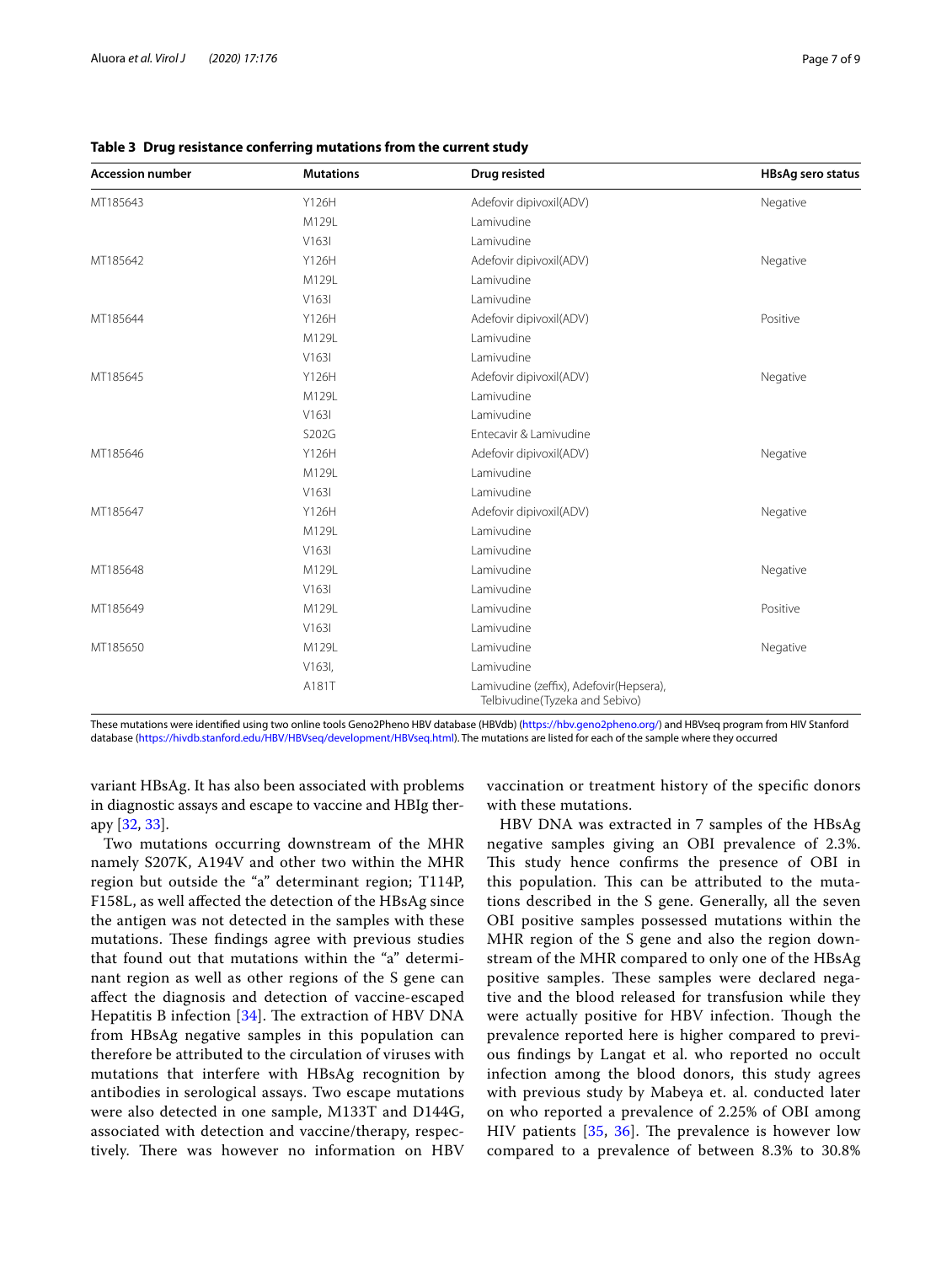reported by Jepkemei et al. [\[37](#page-8-31)] among diferent high risk groups of HBV infection [[37\]](#page-8-31).

Majority of the mutations in the P gene described in this study were primary drug resistance mutations that decrease susceptibility to nucleoside analogues. Among the sequences, one had a mutation A181T conferring resistance to Lamivudine (LMV). This mutation afects the HBV reverse transcriptase enzymatic activity required for viral replication leading to potential drug resistance and progression of the liver disease [\[38](#page-8-32)]. LMV is widely used in Kenya for HIV treatment as well as in pre and post exposure prophylaxis. Though it was not determined if this patient had exposure to the drug and other nucleoside analogues in the past, rt181 mutation has been widely described in antiretroviral-naïve individuals among diferent cohorts worldwide. M129L and V163I mutations were the most prevalent in the RT gene. These mutations have been described previously in both treatment naïve and LMV experienced patients with a strong association with genotype  $A$  [[39,](#page-8-33) [40](#page-8-34)]. Several mutations identifed in this study have previously been described to cause resistance against specifc drugs. As Choi et al. [[38](#page-8-32)] records, mutation Y126H detected in this study has been previously described to cause resistance against Adefovir dipivoxil (ADV), while S202G mutation conferring resistance against Entecavir and Lamivudine was also described. Mutation Q215E has as well previously been described to cause resistance against LMV and ADV [[38\]](#page-8-32).

### **Study limitations**

This study did not look into data on HBV viral loads, more serological markers and the liver enzymes particularly of the affected individuals. This hence precludes the ability to correlate the study fndings and the clinical outcomes of the affected patients. The study as well did not conduct a follow up on the individuals to monitor their progression after diagnosis hence no fnding was reported herein on the pattern of disease progression particularly in individuals with occult infections.

# **Conclusions**

In conclusion, the fndings of our study confrms the circulation of genotype A in Kenya and identifes occult HBV infections not previously reported in this population. These study findings necessitates the need to review the national protocol for screening of HBV to ensure safety of blood and blood products given to patients. Additionally, the study reaffirms the need to incorporate nucleic acid tests in HBV screening.

#### **Abbreviations**

AIDS: Acquired immune defciency syndrome; CMIA: Chemiluminescent microparticle immunoassay; DNA: Deoxyribonucleic acid; EDTA: Ethylenediamine tetra-acetic acid; ELISA: Enzyme-linked immunosorbent assay; HBV: Hepatitis B virus; HBsAg: Hepatitis B surface antigen; HCC: Hepatocellular carcinoma; HIV: Human immunodefciency virus; KNBTS: Kenya National Blood Transfusion Services; ORF: Open reading frame; PCR: Polymerase chain reaction; rcDNA: Relaxed circular deoxyribonucleic acid; SPSS: Statistical package for the social Sciences.

#### **Acknowledgements**

The authors would like to thank the study participants for their participation.

#### **Author's contribution**

POA, GG and MWM Designed the study, POA collected the samples and demographic data, POA and GG performed the laboratory analyses and analyzed the data. POA, GG and MWM prepared the manuscript. All authors read and approved the fnal manuscript.

#### **Funding**

This study was funded by the individual authors.

#### **Availability of data and materials**

All data generated or analyzed during this study are included in this published article and its supplementary information fles. The sequences were deposited in the gene bank under accession numbers MT185642-MT185650.

#### **Ethical approval and consent to participate**

The ethical approval was sought and obtained from the Kenyatta University Ethics and Research Review Committee (KU-ERRC) under application number PKU/826/I892 and approval ref.: KU/ERC/APPROVAL/Vol.1 (161). In addition, authorization was sought and obtained from the Directorate of the national blood transfusion Services and research permit obtained from the National Commission of science, technology and innovation. Additionally, written informed consent was sought from each voluntary blood donor who chose to participate in the study aged between 18 and 60 years. Voluntary blood donors were not coerced nor remunerated to take part in the study. During data collection, the donors' identity was coded using special numbers to ensure their personal data does not lead to their identifcation.

#### **Consent for publication**

Not applicable.

#### **Competing interests**

The authors declare that they have no competing interests.

#### **Author details**

<sup>1</sup> Department of Health and Applied Sciences, Nairobi Technical Training Institute, Nairobi, Kenya. <sup>2</sup> Department of Medical Laboratory Science, Kenyatta University, Nairobi, Kenya.

Received: 19 May 2020 Accepted: 5 November 2020 Published online: 13 November 2020

#### **References**

- <span id="page-7-0"></span>1. Kerubo G, Khamadi S, Okoth V, Madise N, Ezeh A, Hepatitis B. Hepatitis C and HIV-1 coinfection in two informal urban settlements in Nairobi. Kenya. 2015;268:1–9. [https://doi.org/10.1371/journal.pone.0129247.](https://doi.org/10.1371/journal.pone.0129247)
- 2. Badawi MM, Atif MS, Mustafa YY. Systematic review and meta-analysis of HIV, HBV and HCV infection prevalence in Sudan. Virol J. 2018;15:148.
- <span id="page-7-1"></span>3. Mohamed Z, Kim JU, Magesa A, Kasubi M, Feldman SF, Chevaliez S, et al. High prevalence and poor linkage to care of transfusion–transmitted infections among blood donors in Dar-esSalaam, Tanzania. J Viral Hepat. 2018;26:750–6.
- <span id="page-7-2"></span>4. Owuor S, Nancy K, Kiptoo MK, Okoth F, Ochwoto M, Oduor M, et al. Hepatitis B virus subgenotype A1, occurrence of subgenotype D4, and S gene mutations among voluntary blood donors in Kenya. Virus Genes. 2013;47:448–55.